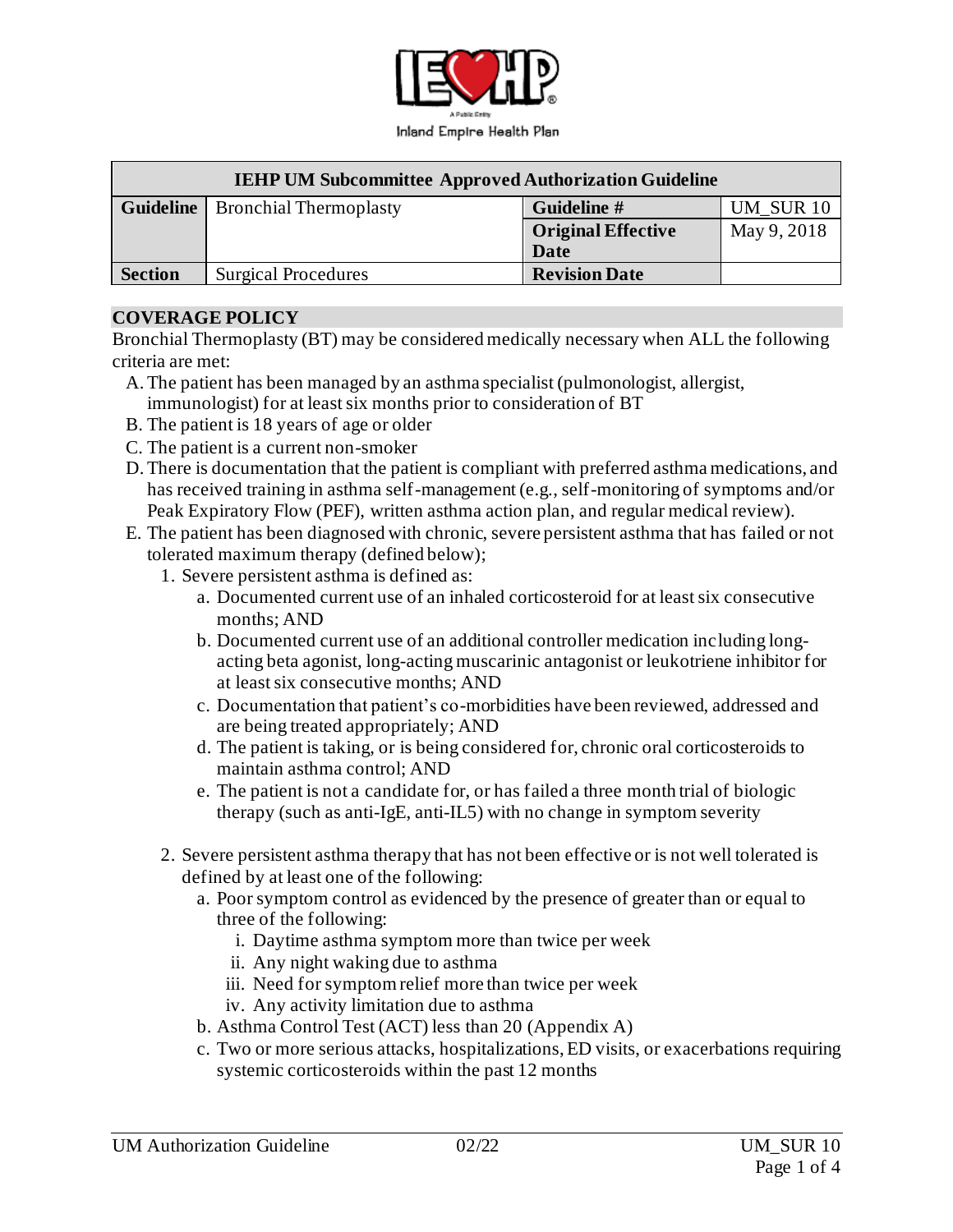### **COVERAGE LIMITATIONS AND EXCLUSIONS**

- A. One complete thermoplasty procedure must be performed in three treatment sessions with a recovery period of 2 weeks or longer between sessions.
- B. Repeat procedures of bronchial thermoplasty, beyond the initial three treatments are not covered because it has not been shown to improve long-term health outcomes.
- C. Bronchial thermoplasty is not covered for any other indications than outlined in criteria.
- D.Bronchial thermoplasty must be performed by clinicians experienced in bronchoscopy and who have completed bronchial thermoplasty training and are certified to perform BT by Boston Scientific.
- E. Contraindications
	- 1. Patients are unable to undergo bronchoscopy safely
	- 2. Presence of a pacemaker, internal defibrillator, or other implantable electronic devices
	- 3. Known hypersensitivity to drugs used during bronchoscopy such as lidocaine, midazolam, fentanyl
	- 4. Severe comorbid conditions that would increase the risk of adverse events during the procedure based on an assessment by the proceduralist.

# **ADDITIONAL INFORMATION**

None

# **CLINICAL/REGULATORY RESOURCE**

None

### **DEFINITION OF TERMS**

None

## **REFERENCES**

- 1. American College of Chest Physicians (CHEST). (2014, May). Position statement for coverage and payment for bronchial thermoplasty. Retrieved from <http://www.chestnet.org/News/CHEST-News/2014/05/Position-Statement-for-> Coverageand-Payment-for-Bronchial-Thermoplasty
- 2. Barnes, P.J. (2015, September). Therapeutic approaches to asthma-chronic obstructive pulmonary disease overlap syndromes. The Journal of Allergy and Clinical Immunology, Sep;136(3):531-45. doi: 10.1016/j.jaci.2015.05.052.
- 3. Brown, R.H., Wizeman, W., Danek, C., Mitzner, W. (2005). In vivo evaluation of the effectiveness of bronchial thermoplasty with computed tomography. Journal of Applied Physiology 98, 1603-6.
- 4. Brown, R.H., Wizeman, W., Danek, C., Mitzner, W. (2005). Effect of bronchial thermoplasty on airway distensibility. European Respiratory Journal 26, 277-82.
- 5. Castro, M., Rubin, A., Laviolette, M., Hanania, N.A., Armstrong, B., Cox, G.; AIR2 Trial Study Group, (2011, July). Persistence of effectiveness of bronchial thermoplasty in patients with severe asthma. Ann Allergy Asthma Immunol.,107(1):65-70.
- 6. Castro, M., Rubin, A.S., Laviolete, M., Fitema, J., De Andrade Lima, M., et al (2009). Effectiveness and Safety of Bronchial Thermoplasty in the Treatment of Severe Asthma: A Multicenter, Randomized, Double-Blind, Sham- Controlled Clinical Trial. American Journal of Respiratory and Critical Care Medicine [Epub ahead of print] retrieved from the world wide web on December 18, 2009 at http://www.ncbi.nlm.nih.gov/pubmed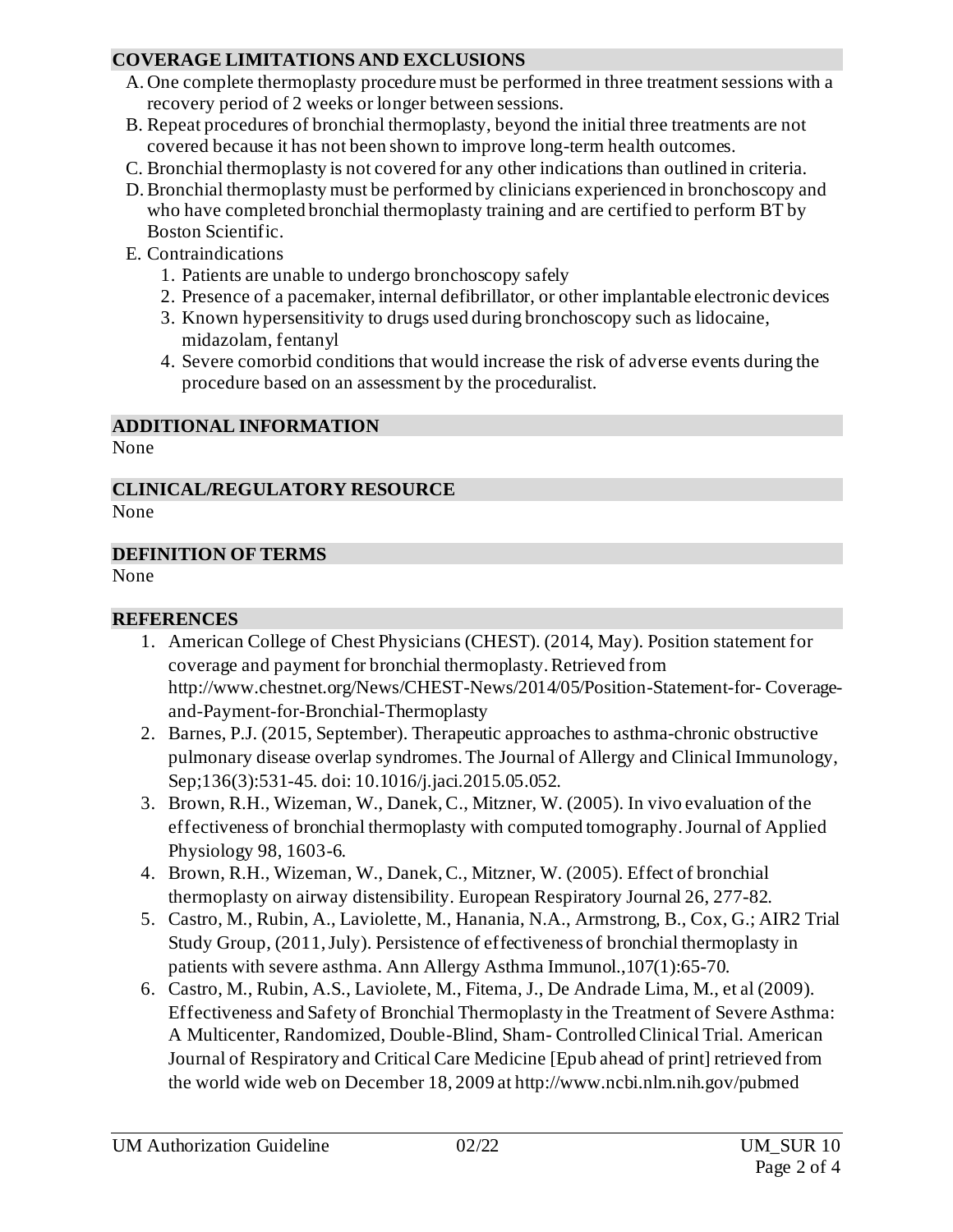- 7. Castro, M., Cox, G., Wechsler, M.E., & Niven, R.M. (2015, February). Bronchial thermoplasty: ready for prime time--the evidence is there! Chest, Feb;147(2):e73-4. doi: 10.1378/chest.14-2296.
- 8. Cox, G., Miller, J.D., McWilliams, A., et al (2006). Bronchial thermoplasty for asthma. American Journal of Respiratoryand Critical Care Medicine 173, 965-9.
- 9. Cox, P.G., Miller, J., Mitzner, W., Leff, A.R. (2004). Radiofrequency ablation of airway smooth muscle for sustained treatment of asthma: preliminary investigations. European Respiratory Journal 24, 659-63.
- 10.Cox, G., Miller, J.D., McWilliams, A. et al (2004). Bronchial thermoplasty: long-term follow-up and patient satisfaction. Chest 126, 822S.
- 11.Cox, G., Thomson, N.C., Rubin, A.S. et al (2007). Asthma control during the year after bronchial thermoplasty. New England Journal of Medicine 356, 1327-37.
- 12. Fait, M.L., & Wenzel, S.E. (2017, January). Development of new therapies for severe asthma. Allergy, Asthma & Immunology Research, Jan;9(1):3-14. doi: 10.4168/aair.2017.9.1.3.
- 13. Global Strategy for Asthma Management and Prevention (GINA). 2017.
- 14. Hayes Brief. (October 7, 2011; 2012, December archived). Alair Bronchial Thermoplasty System (Asthmatx Inc.) for Treatment of Asthma. Lansdale, PA: Hayes, Inc.
- 15. Hayes Medical Technology Directory (2014). Bronchial Thermoplasty for the Treatment of Asthma. April 7, 2014. Lansdale, PA: Hayes, Inc.
- 16. Hayes Medical Technology Directory (2016, May). Bronchial Thermoplasty for the Treatment of Asthma. May 26, 2016. Lansdale, PA: Hayes, Inc.
- 17.Laxmanan, B., Egressy, K., Murgu, S.D., White, S.R., & Hogarth, D.K. (2016, September). Advances in bronchial thermoplasty. Chest, Sep;150(3):694-704. doi: 10.1016/j.chest.2016.03.012.
- 18.L.D. Tan, N. Kenyon, K.Y. Yoneda, S. Louie. Bronchial Thermoplasty: Implementing Best Practice in the Common Era. Journal of Asthma and Allergy 2017; 10: 225-230
- 19. Mayse, M.L., Laviolette, M., Rubin, A.S. et al (2007). Clinical Pearls for Bronchial Thermoplasty. Journal of Bronchology and Interventional Pulmonology 14, 115-23.
- 20. Pavord, I.D., Cox, G., Thomson, N.C. et al (2007). Safety and Efficacy of Bronchial Thermoplasty in Symptomatic, Severe Asthma. American Journal of Respiratory and Critical Care Medicine 176, 1185-91.
- 21. Selzer, A.R., Murrell, M., & Shostak, E. (2016, October). New trends in interventional pulmonology. Current Opinion in anesthesiology, Retrieved from https://www.ncbi.nlm.nih.gov/pubmed/27783022
- 22.Tice, J.A. (2011). California Technology Assessment Forum, Bronchial Thermoplasty for the Treatment of Severe Asthma. October 19, 2011. [On-line] Available at: http://www.ctaf.org.
- 23.Torrego, A., Sola, I., Munoz, A.M. et al (2014). Bronchial thermoplasty for moderate or severe asthma in adults. Cochrane Database of Systematic Reviews 2014;3: CD009910
- 24. United States Food and Drug Administration. FDA Executive Summary P080032. Alair® Bronchial Thermoplasty System. October 28, 2009. Rockville, MD: Author.
- 25.Wechsler, M.E., Laviolette, M., Rubin, A.S., et al (2013). Asthma Intervention Research 2 Trial Study Group. Bronchial thermoplasty: Long-term safety and effectiveness in patients with severe persistent asthma. Journal of Allergy and Clinical Immunology, 132, 1295-1302.